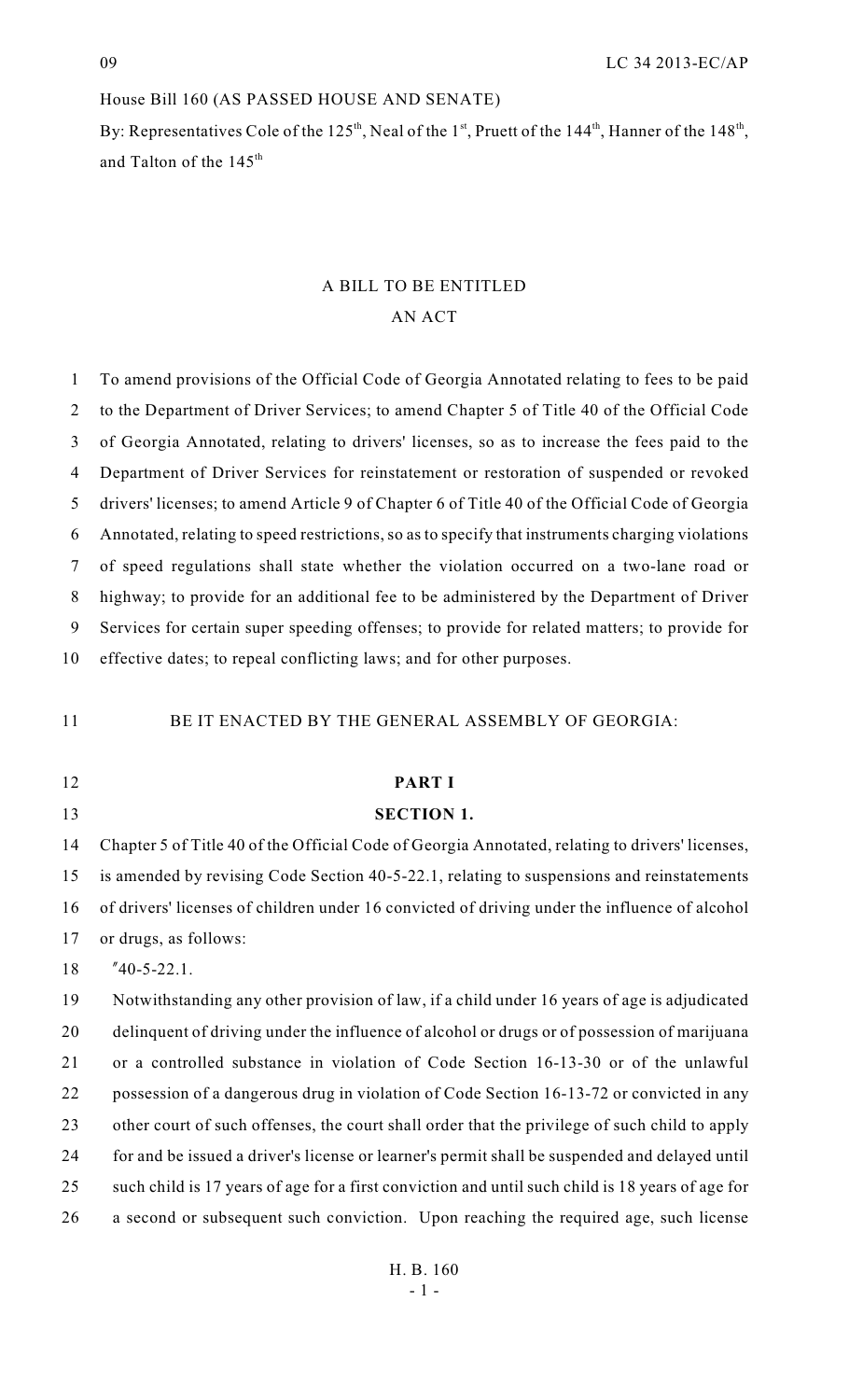privilege shall be reinstated if the child submits proof of completion of a DUI Alcohol or Drug Use Risk Reduction Program or an assessment and intervention program approved 29 by the juvenile court and pays a reinstatement fee  $\sigma f$  \$210.00 to the Department of Driver 30 Services or \$200.00 when such application is processed by mail. The reinstatement fee for a first such conviction shall be \$210.00 or \$200.00 if paid by mail. The reinstatement fee for a second such conviction shall be \$310.00 or \$300.00 if paid by mail. The reinstatement fee for a third or subsequent such conviction shall be \$410.00 or \$400.00 if paid by mail. The court shall notify the department of its order delaying the issuance of such child's license within 15 days of the date of such order. The department shall not issue a driver's license or learner's permit to any person contrary to a court order issued pursuant to this Code section."

#### **SECTION 2.**

 Said chapter is further amended in Code Section 40-5-30, relating to restrictions on drivers' licenses, by revising subsection (c) as follows:

 "(c) The department, upon receiving satisfactory evidence of any violation of the 42 restrictions of such license, may suspend the license for a period of six months. The department shall reinstate the license at the end of six months upon receipt of a 44 reinstatement fee of \$210.00 or \$200.00 if paid by mail. No person shall operate a motor vehicle in any manner in violation of the restrictions imposed in a restricted license issued to him or her."

## **SECTION 3.**

 Said chapter is further amended in Code Section 40-5-56, relating to suspension of drivers' licenses for failure to respond to citation, by revising subsection (b) as follows:

 "(b) The suspension provided for in this Code section shall be for an indefinite period until such person shall respond and pay any fines and penalties imposed. Such person's license shall be reinstated if the person submits proof of payment of the fine from the court of 53 jurisdiction and pays a restoration fee of  $$35.00$  or  $$25.00$  \$100.00 or \$90.00 when such reinstatement is processed by mail to the department. Such suspension shall be in addition to any other suspension or revocation provided for in this chapter."

#### **SECTION 4.**

 Said chapter is further amended in Code Section 40-5-57.1, relating to license suspensions and reinstatements for young drivers, by revising subsection (c) as follows:

 "(c)(1) Any driver's license suspended under subsection (a) of this Code section for commission of any offense other than violation of Code Section 40-6-391 shall not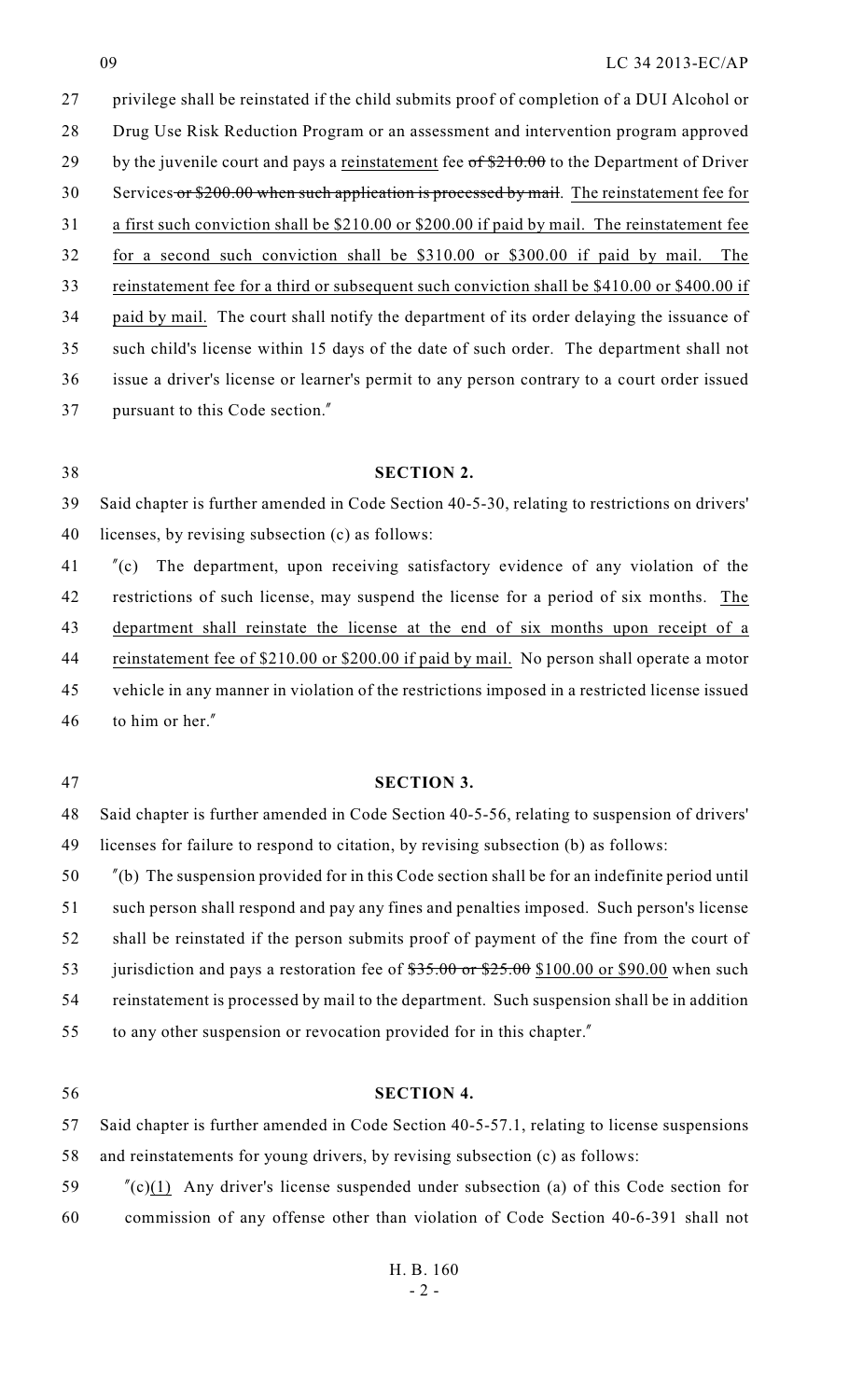#### LC 34 2013-EC/AP

 become valid and shall remain suspended until such person submits proof of completion 62 of a defensive driving program approved by the department and pays  $\alpha$  fee equivalent to that required for restoration of a suspended driver's license under paragraph (1) of subsection (a) of Code Section 40-5-63; provided, however, that such fee shall not be required under this subsection if such person's driver's license was administratively suspended as a result of the offense for which the person's driver's license has been suspended pursuant to this Code section and the restoration fee was paid for such administratively suspended driver's license the applicable reinstatement fee. (2) The reinstatement fee for a first such conviction shall be \$210.00 or \$200.00 if paid

by mail. The reinstatement fee for a second or subsequent such conviction shall be

71 \$310.00 or \$300.00 if paid by mail."

**SECTION 5.**

 Said chapter is further amended in Code Section 40-5-62, relating to reinstatement of license revocations, by revising subsection (b) as follows:

 "(b) The department shall not issue a new license nor restore a person's suspended license or nonresident's operating privilege unless and until it is satisfied after investigation of the character, habits, and driving ability of such person that it will be safe to grant the privilege of driving a motor vehicle on the public highways. Notwithstanding subsection (a) of this Code section or any other provision of this title, the department shall not issue a new license to any person whose license was revoked as a habitual violator for three violations of Code Section 40-6-391 within a five-year period unless and until such person submits proof of completion of an approved DUI Alcohol or Drug Use Risk Reduction Program. The department may issue rules and regulations providing for reinstatement hearings. In 84 the case of a revocation pursuant to Code Section 40-5-58, the department shall charge a 85 fee of  $\frac{$210.00 \text{ or } $200.00 $410.00 \text{ or } $400.00}$$  if processed by mail in addition to the fee prescribed by Code Section 40-5-25 to issue a new driver's license to a person whose driver's license has been revoked."

#### **SECTION 6.**

 Said chapter is further amended in Code Section 40-5-70, relating to license suspensions for driving without required minimum insurance, by revising subsection (a) as follows:

 "(a) In addition to any other punishment, the driver's license of a person convicted under 92 subsection (a), (b), or (c) of Code Section 40-6-10 shall be suspended for a period of 60 days. The person shall submit the driver's license to the court upon conviction, and the court shall forward the driver's license to the department. After the 60 day suspension period and when the person provides proof of having prepaid a six-month minimum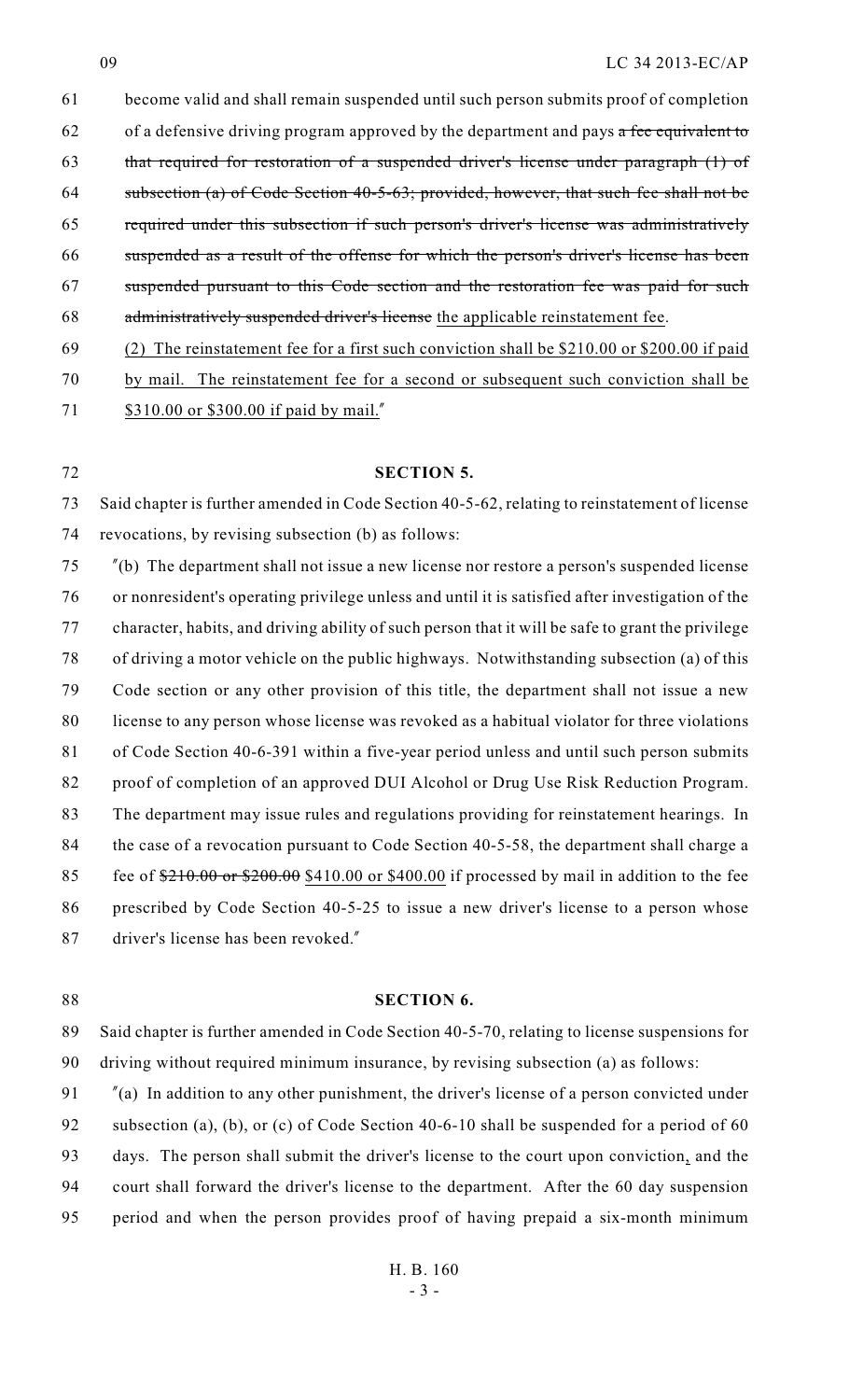96 insurance policy and pays a restoration fee of  $$60.00$  or \$50.00 \$210.00 or \$200.00 when processed by mail to the department, the suspension shall terminate and the department shall return the person's driver's license to such person. For a second or subsequent offense 99 within a five-year period, the suspension period will shall be increased to 90 days, and, in addition to the driver's license, such person's license tag and tag registration shall also be suspended for a period of 90 days. The restoration fee for a second or subsequent offense within a five-year period shall be \$310.00 or \$300.00 if paid by mail. The procedures for submission of drivers' licenses to the court and the forwarding of such licenses to the department shall also apply to license tags and tag registrations."

#### **SECTION 7.**

 Said chapter is further amended in Code Section 40-5-75, relating to license suspensions for drug convictions, by revising subsection (a) as follows:

 "(a) The driver's license of any person convicted of any violation of the Georgia Controlled Substances Act, including, but not limited to, possession, distribution, manufacture, cultivation, sale, transfer of, trafficking in, the attempt or conspiracy to possess, distribute, manufacture, cultivate, sell, transfer or traffic in a controlled substance or marijuana, or the 112 law of any other jurisdiction, shall by operation of law be suspended, and such suspension shall be subject to the following terms and conditions:

 (1) Upon the first conviction of any such offense, with no arrest and conviction of and no plea of nolo contendere accepted to such offense within the previous five years, as measured from the dates of previous arrests for which convictions were obtained to the date of the current arrest for which a conviction is obtained, the period of suspension shall be for not less than 180 days. At the end of 180 days, the person may apply to the department for reinstatement of his or her driver's license. Such license shall be reinstated only if the person submits proof of completion of a DUI Alcohol or Drug Use Risk Reduction Program and pays to the Department of Driver Services a restoration fee 122 of \$210.00 or \$200.00 when such reinstatement is processed by mail unless such 123 conviction was a recidivist conviction in which case the restoration fee shall be \$510.00 124 or \$500.00 when such reinstatement is processed by mail. For purposes of this paragraph, a plea of nolo contendere by a person to a charge of any drug related offense listed in this subsection shall, except as provided in subsection (c) of this Code section, constitute a conviction;

 (2) Upon the second conviction of any such offense within five years, as measured from the dates of previous arrests for which convictions were obtained to the date of the current arrest for which a conviction is obtained, the period of suspension shall be for 131 three years, provided that after one year from the date of the conviction, the person may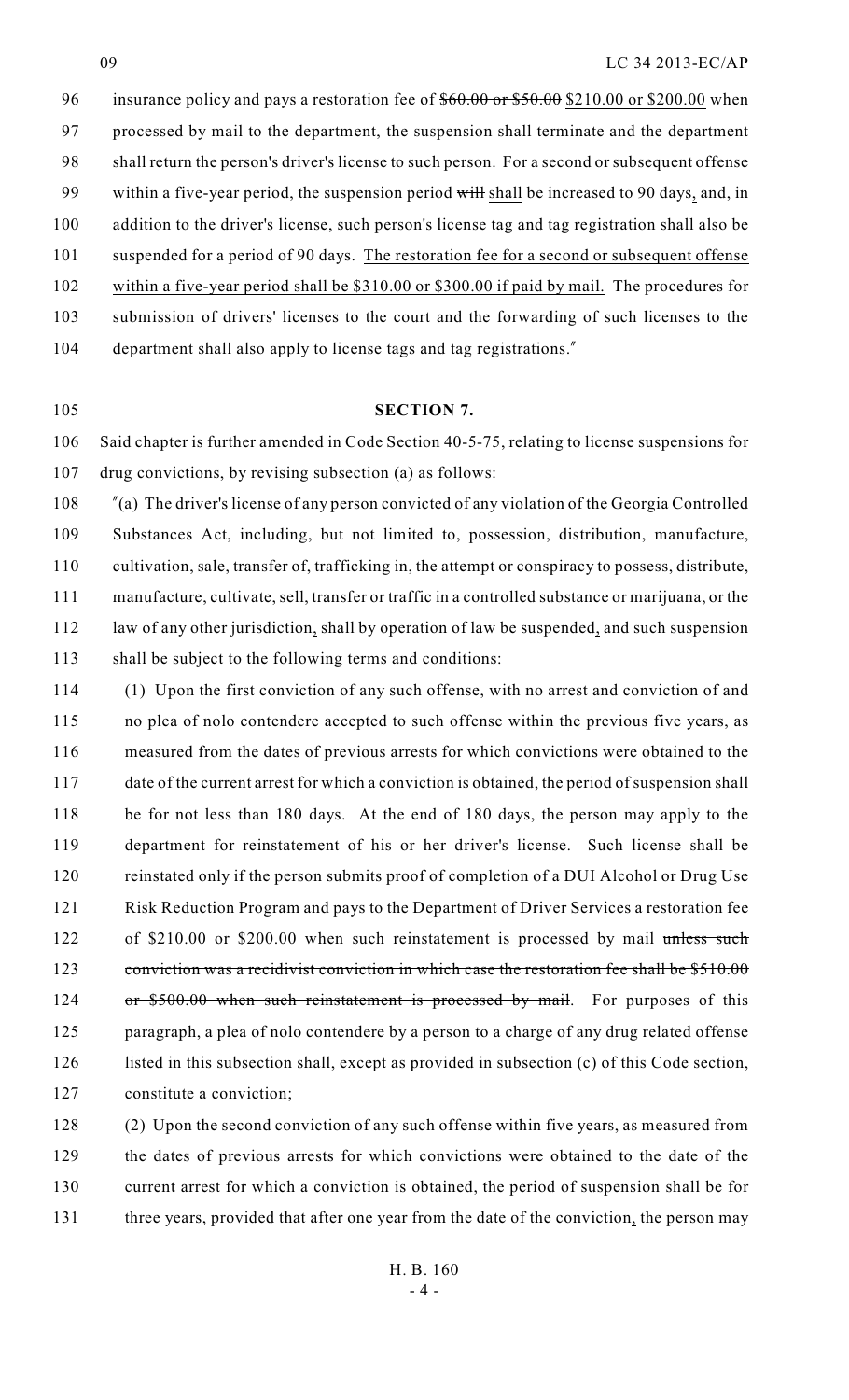## LC 34 2013-EC/AP

 apply to the department for reinstatement of his or her driver's license by submitting proof of completion of a DUI Alcohol or Drug Use Risk Reduction Program and paying to the 134 Department of Driver Services a restoration fee of  $\frac{$210.00}{210.00}$  or \$200.00 \$310.00 or 135 \$300.00 when such reinstatement is processed by mail unless such conviction was a 136 recidivist conviction in which case the restoration fee shall be \$510.00 or \$500.00 when 137 such reinstatement is processed by mail. For purposes of this paragraph, a plea of nolo contendere and all previous pleas of nolo contendere within such five-year period of time shall constitute a conviction; and

 (3) Upon the third conviction of any such offense within five years, as measured from the dates of previous arrests for which convictions were obtained to the date of the current arrest for which a conviction is obtained, such person's license shall be suspended for a period of five years. At the end of two years, the person may apply to the department for a three-year driving permit upon compliance with the following conditions:

 (A) Such person has not been convicted or pleaded nolo contendere to any drug related offense, including driving under the influence, for a period of two years immediately preceding the application for such permit;

 (B) Such person submits proof of completion of a licensed drug treatment program. Such proof shall be submitted within two years of the license suspension and prior to the issuance of the permit. Such licensed drug treatment program shall be paid for by 152 the offender. The offender must shall pay a permit fee of \$25.00 to the department;

 (C) Such person submits proof of financial responsibility as provided in Chapter 9 of this title; and

 (D) Refusal to issue such permit would cause extreme hardship to the applicant. For the purposes of this subparagraph, the term 'extreme hardship' means that the applicant cannot reasonably obtain other transportation, and, therefore, the applicant would be prohibited from:

 (i) Going to his or her place of employment or performing the normal duties of his or her occupation;

(ii) Receiving scheduled medical care or obtaining prescription drugs;

 (iii) Attending a college or school at which he or she is regularly enrolled as a student; or

- (iv) Attending regularly scheduled sessions or meetings of support organizations for persons who have addiction or abuse problems related to alcohol or other drugs, which organizations are recognized by the commissioner.
- At the end of five years from the date on which the license was suspended, the person may apply to the department for reinstatement of his or her driver's license by submitting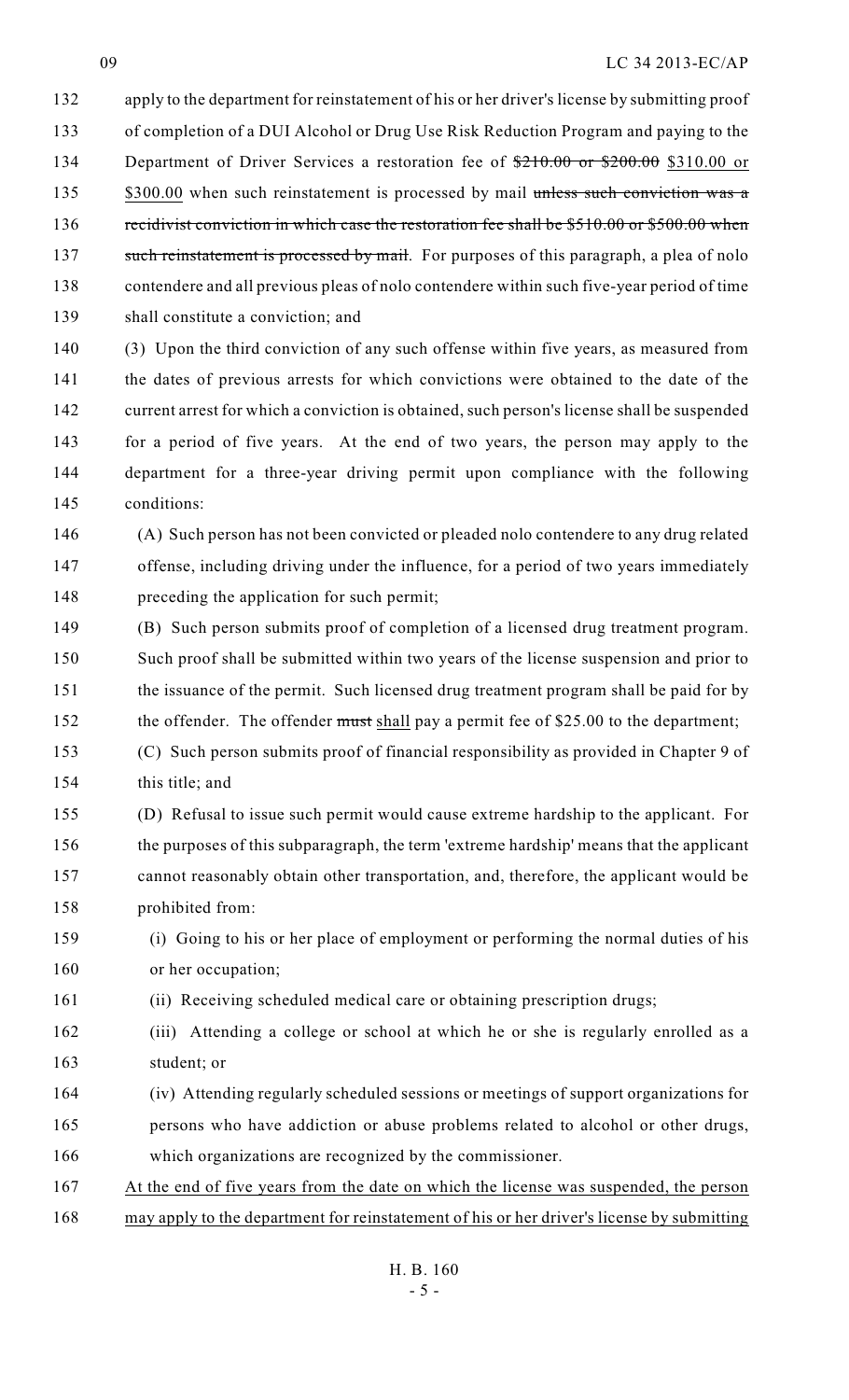proof of completion of a DUI Alcohol or Drug Use Risk Reduction Program and paying to the Department of Driver Services a restoration fee of \$410.00 or \$400.00 when such reinstatement is processed by mail. For purposes of this paragraph, a plea of nolo contendere and all previous pleas of nolo contendere within such five-year period of time 173 shall constitute a conviction."

#### **SECTION 8.**

 Said chapter is further amended by revising Code Section 40-5-84, relating to reinstatement of suspended drivers' licenses, as follows:

"40-5-84.

 (a) Except as otherwise provided, the license of any person whose license is suspended for 179 the first time as a result of the conviction of an offense listed in Code Section 40-5-54 shall, at the expiration of 120 days following the date the license is suspended, be reinstated by the department upon receipt by the department of a certificate of completion of an approved defensive driving course and the payment of a restoration fee of \$210.00 or 183 \$200.00 when such reinstatement is processed by mail.

- (b) The license of any person whose license is suspended for the second time as a result of the conviction of an offense listed in Code Section 40-5-54 shall, at the expiration of 120 days following the date the license is suspended, be reinstated by the department upon receipt by the department of a certificate of completion of an advanced defensive driving 188 course and the payment of a restoration fee of  $\frac{$210.00}{210.00}$  or \$310.00 or \$300.00 when such reinstatement is processed by mail.
- (c) The license of any person whose license is suspended for the first time within a five-year period as a result of the assessment of points pursuant to Code Section 40-5-57 shall be reinstated by the department immediately upon receipt by the department of a certificate of completion of an approved defensive driving course and the payment of a restoration fee of \$210.00 or \$200.00 when such reinstatement is processed by mail.
- (d) The license of any person whose license is suspended for the second time within a five-year period as a result of the assessment of points pursuant to Code Section 40-5-57 shall be reinstated by the department immediately upon receipt by the department of a certificate of completion of an advanced defensive driving course and the payment of a 199 restoration fee of  $\frac{$210.00}{200.00}$  or \$310.00 or \$300.00 when such reinstatement is processed by mail.
- (e) The license of any person whose license is suspended for the third or subsequent time
- within a five-year period as a result of the assessment of points pursuant to Code Section
- 40-5-57 shall be reinstated by the department upon receipt by the department of a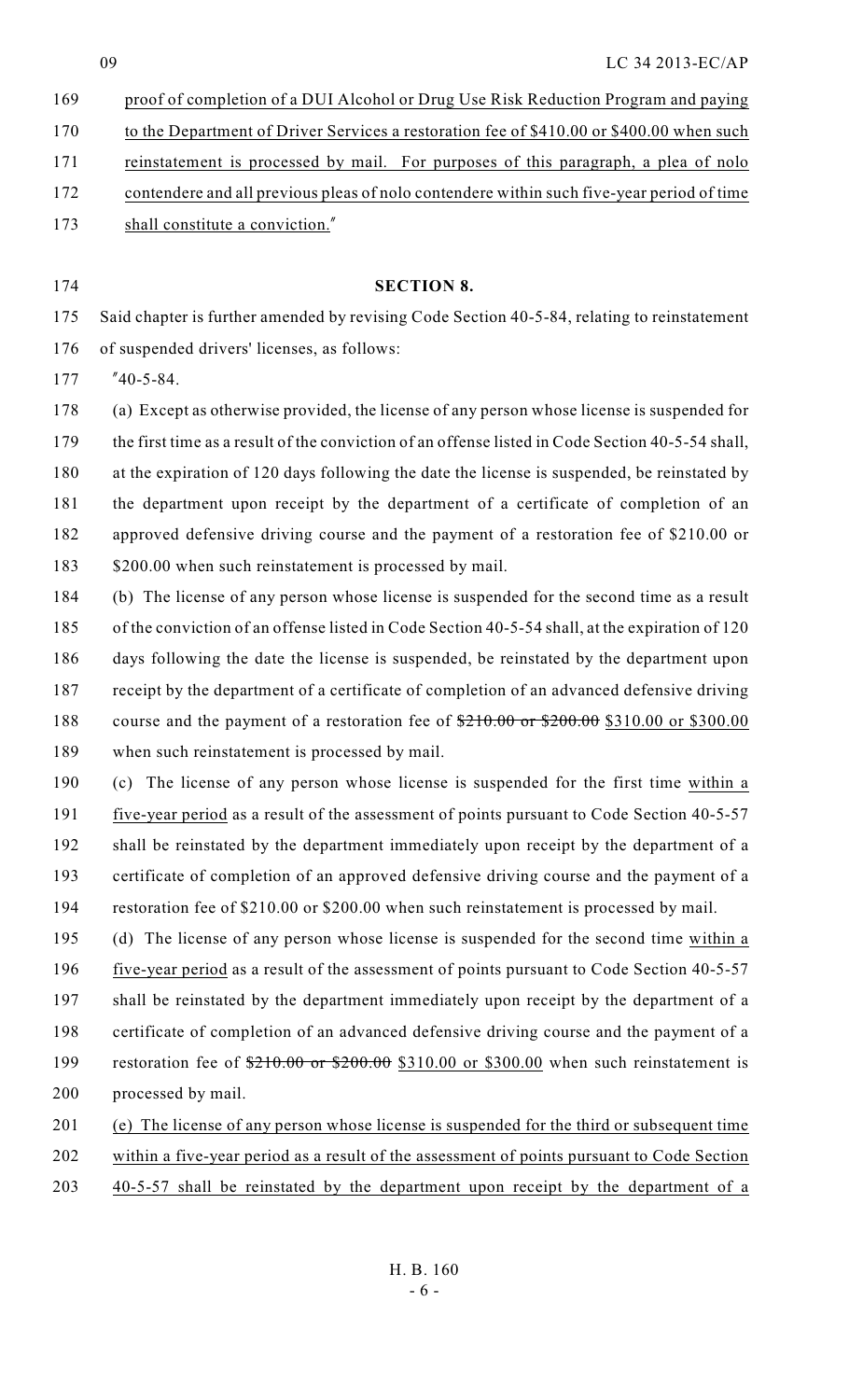# 204 certificate of completion of an advanced defensive driving course and the payment of a

205 restoration fee of \$410.00 or \$400.00 when such reinstatement is processed by mail."

| 206 | <b>SECTION 9.</b>                                                                               |
|-----|-------------------------------------------------------------------------------------------------|
| 207 | Said chapter is further amended in Code Section 40-5-121, relating to driving on a suspended    |
| 208 | or revoked license, by revising subsection (b) as follows:                                      |
| 209 | $''(b)(1)$ The department, upon receiving a record of the conviction of any person under        |
| 210 | this Code section upon a charge of driving a vehicle while the license of such person was       |
| 211 | suspended, disqualified, or revoked, including suspensions under subsection (f) of Code         |
| 212 | Section 40-5-75, shall extend the period of suspension or disqualification for by six           |
| 213 | months. Upon the expiration of six months from the date on which the suspension or              |
| 214 | disqualification is extended and payment of the applicable reinstatement fee, the               |
| 215 | department shall reinstate the license. The reinstatement fee for a first such conviction       |
| 216 | within a five-year period shall be \$210.00 or \$200.00 if paid by mail. The reinstatement      |
| 217 | fee for a second such conviction within a five-year period shall be \$310.00 or \$300.00        |
| 218 | if paid by mail. The reinstatement fee for a third or subsequent such conviction within         |
| 219 | a five-year period shall be \$410.00 or \$400.00 if paid by mail.                               |
| 220 | (2) The court shall be required to confiscate the license, if applicable, and attach it to the  |
| 221 | uniform citation and forward it to the department within ten days of conviction. The            |
| 222 | period of suspension or disqualification provided for in this Code section shall begin on       |
| 223 | the date the person is convicted of violating this Code section."                               |
|     |                                                                                                 |
| 224 | <b>PART II</b>                                                                                  |
| 225 | <b>SECTION 10.</b>                                                                              |
| 226 | Article 9 of Chapter 6 of Title 40 of the Official Code of Georgia Annotated, relating to       |
| 227 | speed restrictions, is amended by revising subsection (a) of Code Section 40-6-187, relating    |
| 228 | to charging violations, to read as follows:                                                     |
| 229 | $\alpha$ (a) In every charge of violation of any speed regulation in this chapter, the summons, |
| 230 | uniform traffic citation, official charging instrument, or notice to appear shall specify the   |
| 231 | speed at which the defendant is alleged to have driven, and also the maximum speed              |
| 232 | applicable within the district or at the location, and whether the violation occurred on a      |
| 233 | two-lane road or highway. For purposes of this Code section, the term 'two-lane road or         |
| 234 | highway' means a road or highway with two lanes for through-traffic movement exclusive          |
| 235 | of any portion of the road or highway adjoining the traveled way for parking, speed change,     |
| 236 | turning, weaving, truck climbing, or other purposes supplementary to through-traffic            |
| 237 | movement."                                                                                      |